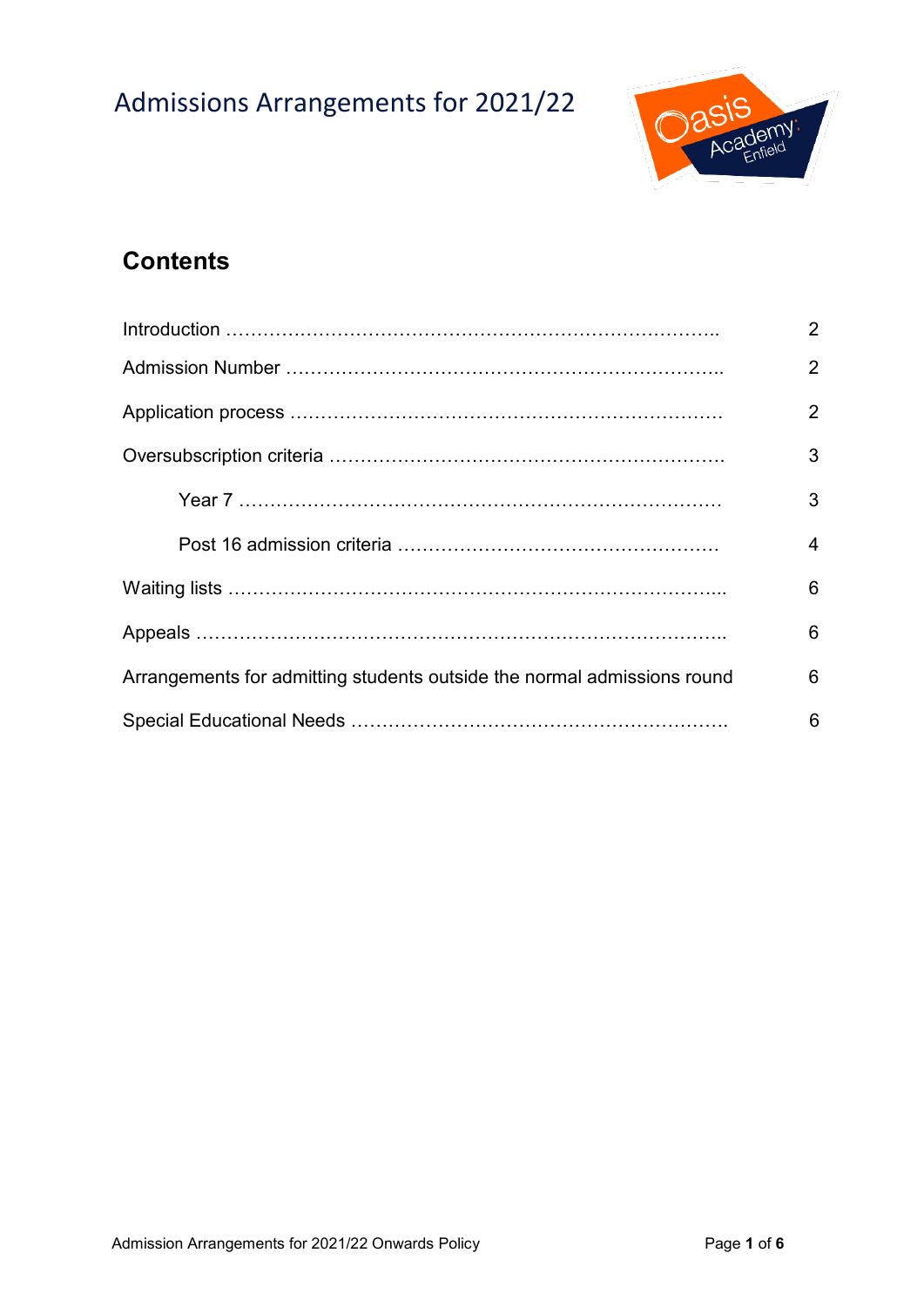#### **Introduction**

This document sets out the admission arrangements for Oasis Academy Enfield, throughout this document referred to as "the Academy". Oasis Academy Enfield is a fully inclusive secondary Academy accepting children of all abilities, of faith and no faith.

#### **Admission Number**

The Academy Trust has the following agreed admissions number for the Academy for the year **2020/2021** and, subject to any changes approved or required by the Secretary of State, for subsequent years:

**180** places for students in Year **7**.

**140** places for students in Year **12** including the number anticipated to enter the sixth form from year 11 at Oasis Academy Enfield. The Academy has an agreed admission number of 140 students to year 12 minus those students meeting the admission criteria progressing from the Academy's own year 11. The Academy will accordingly provide for the admission or progression of 140 students to the sixth form if sufficient requests for progression or applications for entry are received. If the admission number of 140 is met through internal transfers, no external applicants will be admitted.

The Academy will accordingly admit these numbers of students each year if there are sufficient applications. Where fewer than the published admission number for the relevant year group are received, the Academy Trust will offer places at the Academy to all those who have applied and, in the case of the sixth form, met the academic requirements of their chosen course.

#### **Application process**

Arrangements for applications for places to **Year 7** at the Academy will be made in accordance with Enfield Borough Council's co-ordinated admission arrangements and will be made on the online Common Application Form provided and administered by Enfield Borough Council.

If you are a parent or carer and wish to apply for a place at Oasis Academy Enfield for the following September, you will need to complete the Common Application Form via the Local Authority website: [www.enfield.gov.uk](http://www.enfield.gov.uk/)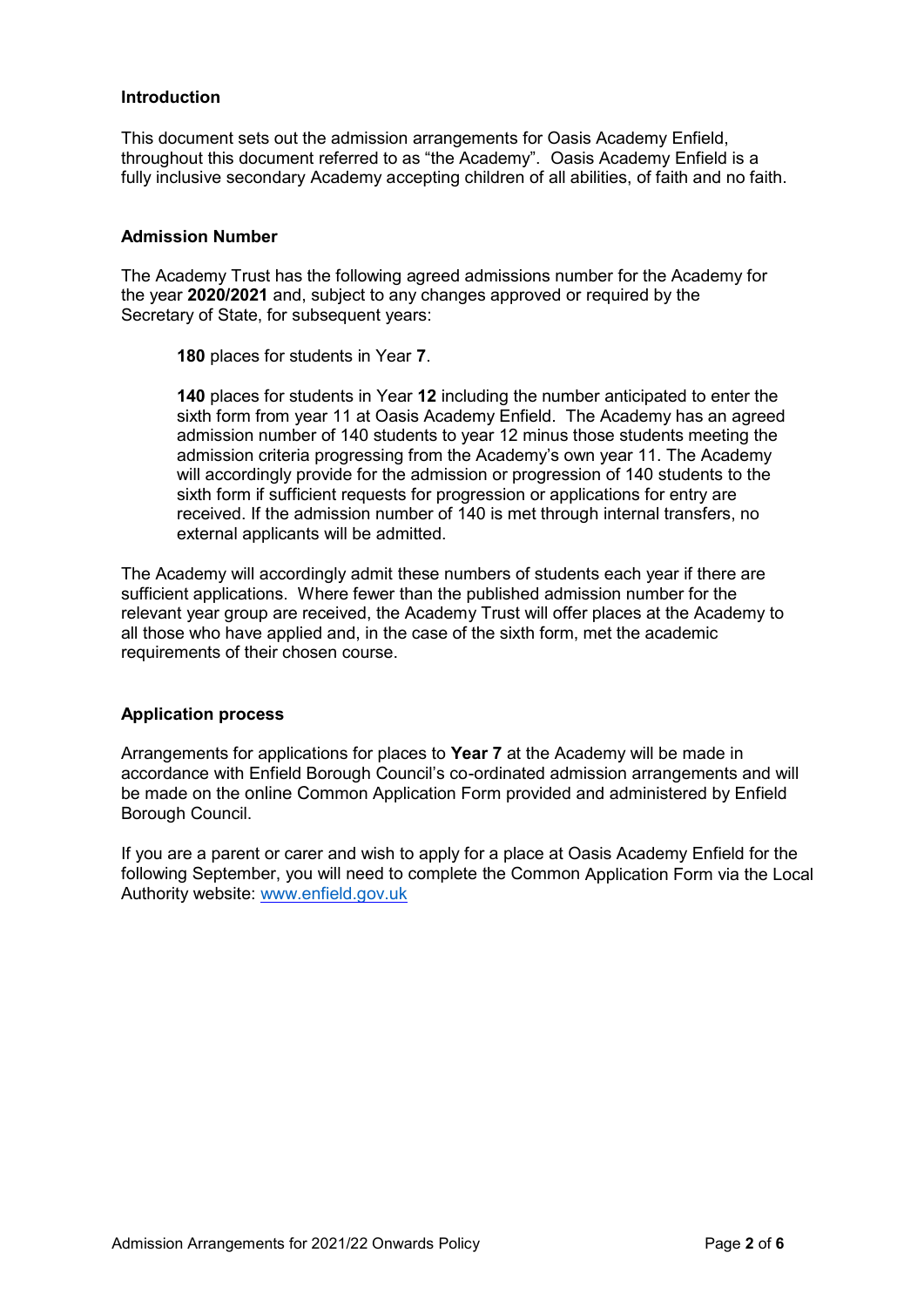Please visit our website www.oasisacademyenfield.org or contact us on 01992 655 400 or email [info@oasisenfield.org](mailto:info@oasisenfield.org) for more information on sixth form admissions.

#### **Oversubscription Criteria**

#### **Year 7**

Where the number of applications for admission is greater than the published admission number, applications will be considered against the oversubscription criteria set out below. After the admission of students with an Education, Health and Care plan naming the Academy will take priority. The criteria will then be applied in the order in which they are set out below:

Initial allocations will involve only those applications received by the published closing date and accepted as 'on time'.

- a) **Children in public care (looked after children) and children who were adopted (or subject to residence orders or special guardianship orders) immediately following having been looked after.**
	- Children in care are children who are in the care of a local authority or provided with accommodation by that local authority in accordance with section 22 of the Children Act 1989.
- b) **Children for whom a particular school is appropriate on exceptional medical grounds.** Such applications will be considered under this criterion only if they are supported by an attached written statement from a doctor. This must demonstrate that there is a very specific connection between the child's medical need and the school requested.
- c) **Children with a brother or sister, sibling, who will be attending the school at the time of proposed admission.** The children concerned must be living at the same address. The term "sibling" means a full, step, half, adopted or fostered brother or sister, but not cousins. The sibling link will be withdrawn for any future siblings of any child who has started at a school and it was subsequently found that they had gained a place on the basis of a fraudulent application.
- d) **Children whose parent is a member of staff who has been employed at the school for two or more years at the time of application and/or children of a member of staff who has been recruited to fill a vacancy for which there is a demonstrable skill shortage.**
- e) **Children living nearest to the school measured as the crow flies, that is, in a straight line from the child's home to the main entrance of the school on Kinetic Crescent.** Travel by private car or public transport will not be taken into account. All distances will be calculated by Enfield Council's admissions IT system using Address Base Premium. This provides a national grid co-ordinate and a unique reference for each postal address in Great Britain. The grid reference is provided to a resolution of 0.1 metre (10cm). The accuracy of each Address Base Premium is such that each point will fall within the addressed building. In the case of a multi-occupancy building such as flats where there may only be one address point, priority will be given to the applicant whose door number is the lowest numerically or alphabetically.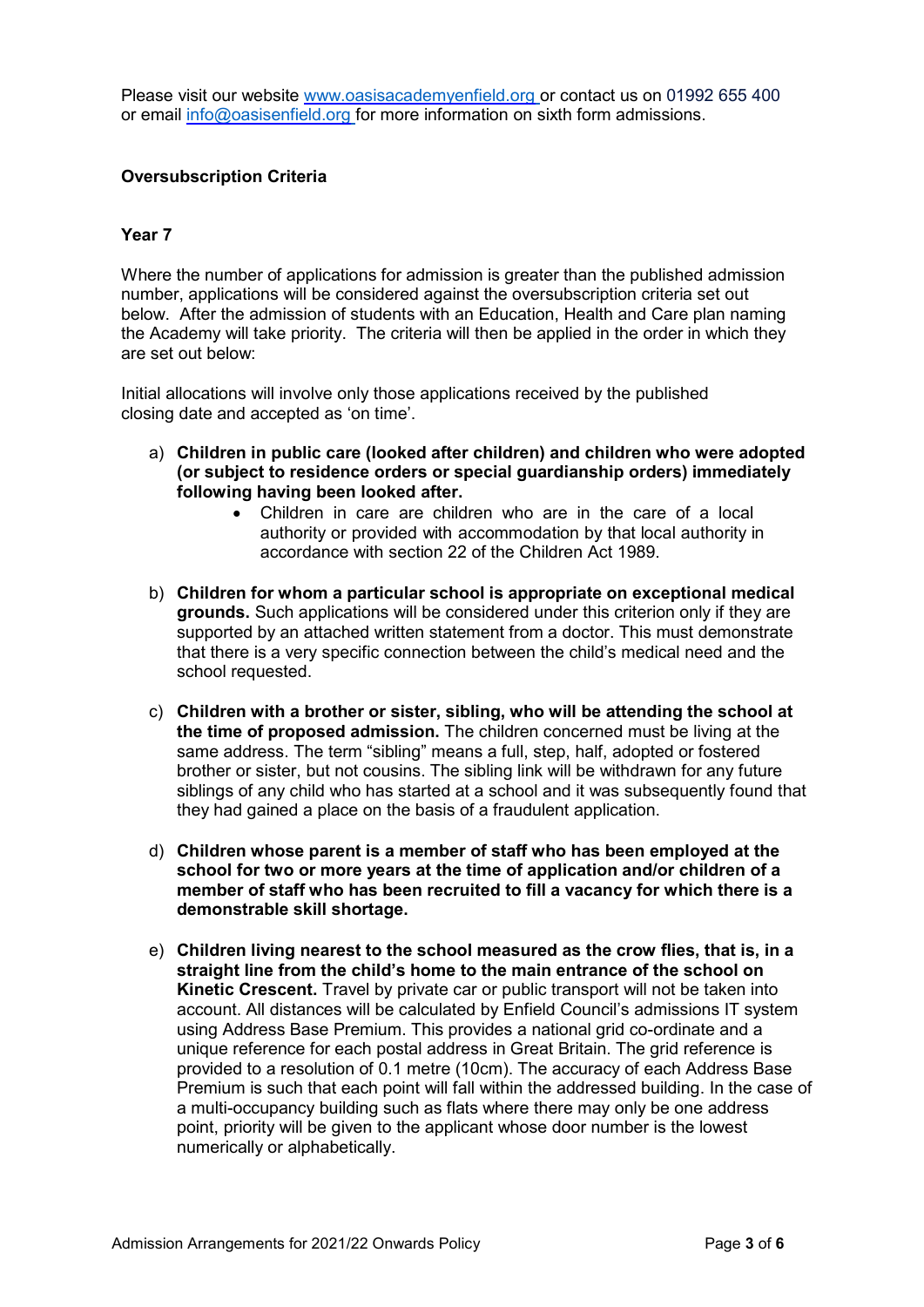The child's permanent home address is where he or she normally lives and sleeps and goes to school from. Proof of residence can be requested at any time throughout the admissions process. If false or misleading information is used to gain entry to the Academy, the offer of a place will be withdrawn.

Where two or more children live in a flat or other multi-home dwelling and it is not possible to determine which applicant lives closest to the preferred school as measured in a direct line from the building to the school; the available place(s) will be allocated by drawing lots.

If there are more applicants than there are places remaining within a particular category, random allocation will be used to allocate the final available place(s). The random allocation process will be independently verified.

## **Post 16 admission criteria**

The Academy Trust will publish specific criteria in relation to minimum academic entrance requirements for admission to the post-16 provision. These criteria are the same for internal and external transfers.

Where the number of applications for admission is greater than the published admission number, applications will be considered against the oversubscription criteria set out below. After the admission of students with an Education, Health and Care Plan naming the Academy will take priority. The criteria will then be applied in the order in which they are set out below:

Initial allocations will involve only those applications received by the published closing date and accepted as 'on time'.

- a) **Children in public care (looked after children) and children who were adopted (or subject to residence orders or special guardianship orders) immediately following having been looked after.**
	- Children in care are children who are in the care of a local authority or provided with accommodation by that local authority in accordance with section 22 of the Children Act 1989.
- b) **Children for whom a particular school is appropriate on exceptional medical grounds.** Such applications will considered under this criterion only if they are supported by an attached written statement from a doctor. This must demonstrate that there is a very specific connection between the child's medical need and the school requested.
- c) **Children with a brother or sister, sibling, who will be attending the school at the time of proposed admission.** The children concerned must be living at the same address. The term "sibling" means a full, step, half, adopted or fostered brother or sister, but not cousins. The sibling link will be withdrawn for any future siblings of any child who has started at a school and it is subsequently found that they had gained a place on the basis of a fraudulent application.
- d) **Children whose parent is a member of staff who has been employed at the school for two or more years at the time of application and/or children of a member of staff who has been recruited to fill a vacancy for which there is a demonstrable skill shortage.**
- e) **Children living nearest to the school measured as the crow flies, that is, in a straight line from the child's home to the main entrance of the school on**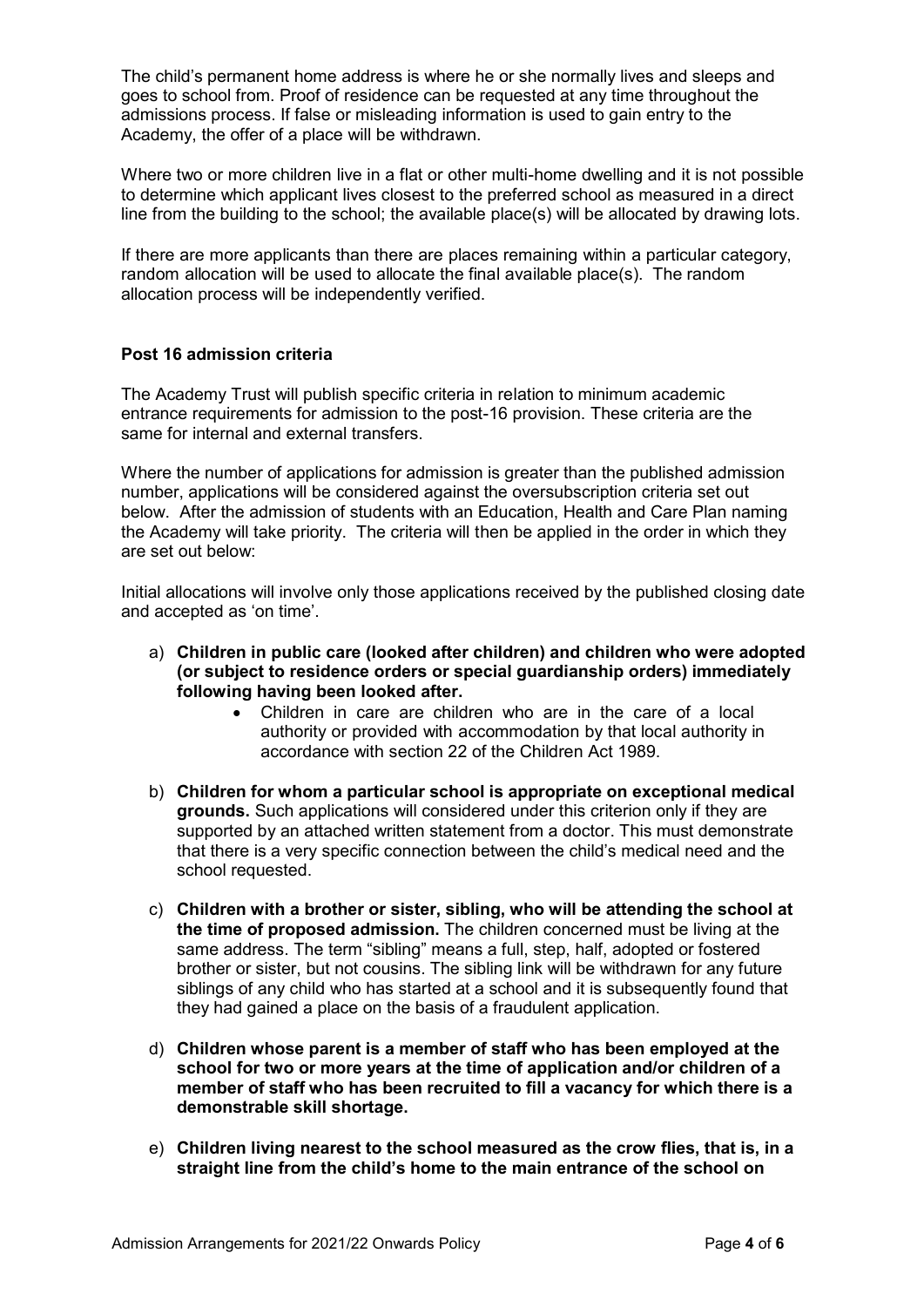**Kinetic Crescent.** Travel by private car or public transport will not be taken into account. All distances will be calculated by Enfield Council's admissions IT system using Address Base Premium. This provides a national grid co-ordinate and a unique reference for each postal address in Great Britain. The grid reference is provided to a resolution of 0.1 metre (10cm). The accuracy of each Address Base Premium is such that each point will fall within the addressed building. In the case of a multi-occupancy building such as flats where there may only be one address point, priority will be given to the applicant whose door number is the lowest numerically and/or alphabetically.

The child's permanent home address is where he or she normally lives and sleeps and goes to school from. Proof of residence can be requested at any time throughout the admissions process. If false or misleading information is used to gain entry to the Academy, the offer of a place will be withdrawn.

Where two or more children live in a flat or other multi-home dwelling and it is not possible to determine which applicant lives closest to the preferred school as measured in a direct line from the building to the school; the available place(s) will be allocated by drawing lots.

If there are more applicants than there are places remaining within a particular category, random allocation will be used to allocate the final available place(s). The random allocation process will be independently verified.

## **Late applications**

All applications received by Enfield Council after the published deadline of 31<sup>st</sup> October 2020, will be considered to be late applications. Late applications will be considered after those received on time. If, following consideration of all applicants the school is oversubscribed, parents may request that their child is placed on the school's waiting list.

For more information on late applications, please visit Enfield Council at enfield.school.admissions@enfield.gov.uk

#### **Admission of children outside their normal age group**

Parents may request that their child is admitted outside their normal age group. To do so parents should include a request with their application, specifying why admission out of normal year group is being requested, and the year group in which they wish their child to be allocated a place.

When such a request is made, the academy trust will make a decision on the basis of the circumstances of the case and in the best interests of the child concerned, taking into account the views of the Principal and any supporting evidence provided by the parent. In the first instance, please contact [info@oasisenfield.org](mailto:info@oasisenfield.org)